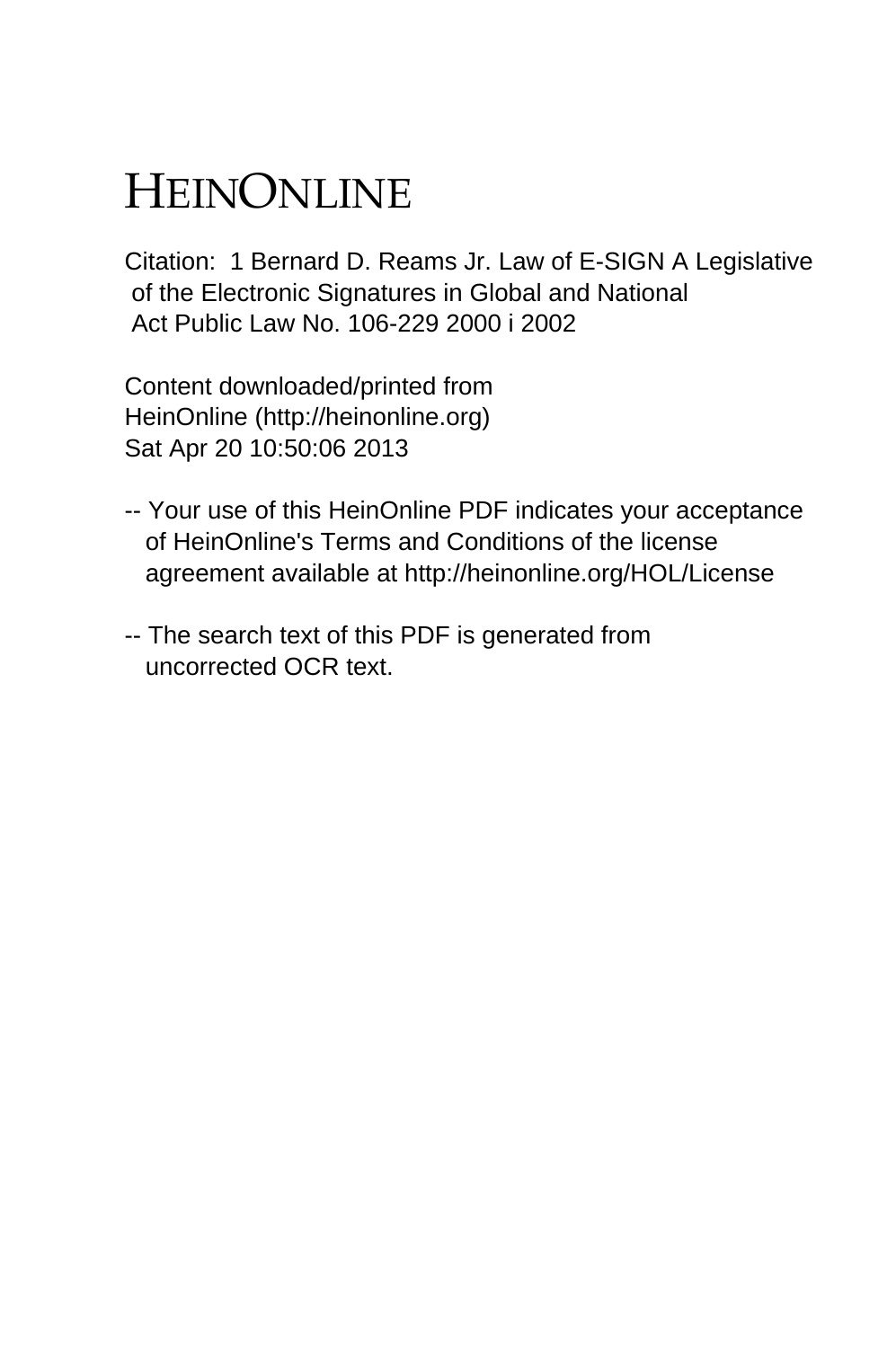## **The Law of E-SIGN:**

## **A** Legislative History of the Electronic Signatures in Global and National Commerce Act, Public Law No. **106-229** (2000)

*by*

Bemard **D.** Reams, Jr., **J.D., Ph.D.** *St. Mary's University in San Antonio*

VOLUME 1

William S. Hein & Co., Inc. Buffalo, New York 2002

HeinOnline -- 1 Bernard D. Reams, Jr., Law of E-SIGN: A Legislative History of the Electronic Signatures in Global and National Commerce Act, Public Law No. 106-229 (2000) i 2002